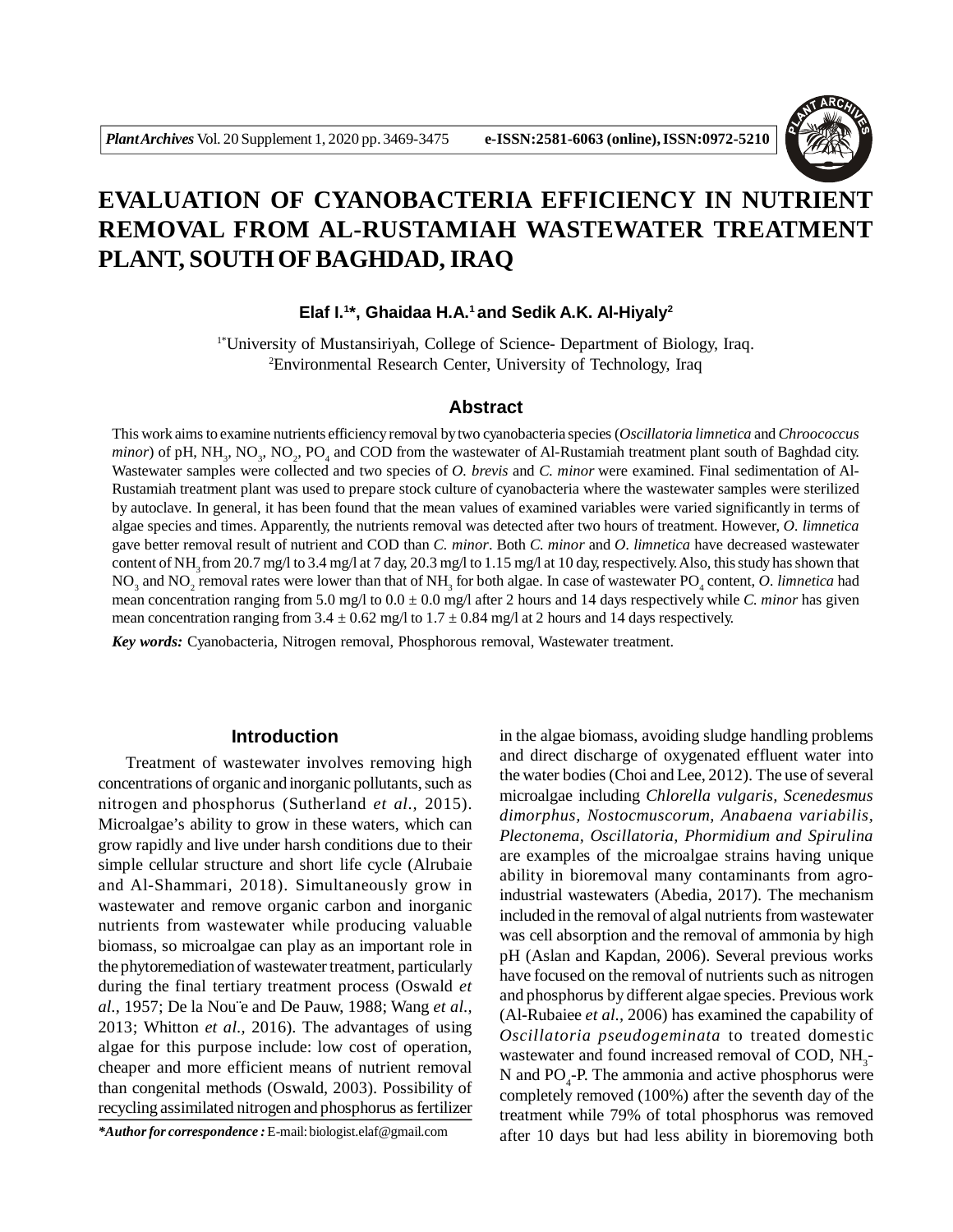nitrite and nitrate which were 70% and 80%, respectively. Another work (Beníteza, *et al.,* 2019) has studied the ability of *Chlorella* to treat wastewater that microalgae cultures could successfully remove nitrogen and phosphorus.  $NH_4$  and  $PO_3$  removal efficiencies of 55.6% and 20.4%, as well as  $NO<sub>3</sub>$  production efficiencies of 93.1% were reported in aeration photo bioreactors.

The aim of this study was to evaluate the efficiency of nutrients removal by two cyanobacteria *(O. limnetica* and *C. minor*) were tested to remove the nutrients  $(NH<sub>3</sub>,$  $NO_3$ ,  $NO_2$ ,  $PO_4$  and COD) from the wastewater of Al-Rustamiah treatment plant south of Baghdad city.

#### **Material and Method**

## **Algae isolation and identification**

Two strains of cyanobacteria were used in this study, *O. brevis* and *C. minor* strains were isolated from Mustansiriya University Gardens according to previous study (Stein, 1973). These cyanobacteria was identified microscopically according to previous work (Desikachary, 1959). It was cultivated in BG11 medium under laboratory conditions such as constant 268  $\mu$ E/m<sup>2</sup>/s, 25 $\pm$ 2 Co and 16:8 light : dark condition following the method of previous study (Rippka *et al.,* 1979).

#### **Wastewater treatment with cyanobacteria**

Following the way kassim and Al-Lami, (1999) final sedimentation tank was taken before being discharged into the river. 900 ml of wastewater were sterilizing by autoclaving, the wastewater was placed in 1.5 ml transparent glass bottles and then add 400 ml inoculated for each species. Put all the culture in the light incubator. Each treatment was conducted with three replicates.

#### **Physio-chemical characterization of wastewater**

Physiochemical wastewater variables were determined using the standard method suggested by earlier work (Greenberg *et al.,* 1992). The parameters studied included pH,  $NH_3$ ,  $NO_3$ ,  $NO_2$ ,  $PO_4$  and COD. However, the present amount of nutrient content was measured in wastewater samples before and after inoculation of the culture of cyanobacteria.

#### **Biomass calculation**

Biomass was calculated as dry weight produced by both examined algae species. The dry cell weight of the microalgae biomass was determined by filtering 125 ml wastewater sample using  $(0.45 \mu m)$  Wattman filter paper with air vacuum device and left to dry in electric oven at 105-110°C. The dry weight was measured daily using the following formula:

Dry weight mg/l =  $(A-B) \times 1000$  / (volume of sample)

A=Paper weight after filtration

B=Paper weight before filtration

# **Statistical Analysis**

The obtained results were subjected statistical analysis tests such as Chi-square test, analysis of variance and least significant difference using SAS programme (SAS, 2012).

# **Results and Discussion**

# **The effect of cyanobacteria on wastewater**

Mean values  $\pm$  SD of pH, COD, NH<sub>3</sub>, NO<sub>3</sub>, NO<sub>2</sub> and  $PO_4$  of wastewater before and after using both  $O$ . *limnetica* and *C. minor* are illustrated in table 1.

In case of pH, *C. minor* had mean value higher than that of control (6.045  $\pm$  0.015) and varied from minimum value of  $7.86 \pm 0.21$  after 2 hours to maximum value of  $9.2 \pm 0.48$  after 14 days while *O. limnetica* gave mean value lower than that of control  $(7.6 \pm 0.0)$  particularly for the first three samples (2 hour, 3 and 7 days) which ranged from  $7.14 \pm 0.2$  after 2 hours to  $7.19 \pm 0.1$  after 7

| <b>Algae Species</b>      | <b>Treatment</b> | $Mean \pm Standard$ deviation |                                       |                  |                        |                 |                 |
|---------------------------|------------------|-------------------------------|---------------------------------------|------------------|------------------------|-----------------|-----------------|
|                           |                  | pH                            | $\mathbf{COD} \mathbf{mg}/\mathbf{I}$ | $NH3$ mg/l       | $NO$ <sub>3</sub> mg/l | NO, mg/l        | $PO4$ mg/l      |
| Oscillatoria<br>limnetica | Control          | $7.6 \pm 0.0$                 | $67.0 \pm 6.0$                        | $20.3 \pm 0.1$   | $13.5 \pm 0.1$         | $3.5 \pm 0.5$   | $5.8 \pm 0.5$   |
|                           | 2 hours          | $7.14 \pm 0.2$                | $51.0 \pm 2.0$                        | $17.5 \pm 0.1$   | $13.05 \pm 0.05$       | $3.2 \pm 0.4$   | $5.0 \pm 1.0$   |
|                           | 3 days           | $7.17 \pm 0.2$                | $20.5 \pm 1.0$                        | $13.6 \pm 0.3$   | $12.5 \pm 0.1$         | $2.55 \pm 0.35$ | $4.2 \pm 0.9$   |
|                           | 7 days           | $7.19 \pm 0.1$                | $17.0 \pm 1.0$                        | $8.6 \pm 1.4$    | $11.35 \pm 0.05$       | $1.9 \pm 0.2$   | $3.4 \pm 1.0$   |
|                           | 10 days          | $8.01 \pm 0.05$               | $10.5 \pm 1.0$                        | $1.15 \pm 0.35$  | $10.45 \pm 0.15$       | $1.3 \pm 0.1$   | $2.7 \pm 0.9$   |
|                           | 14 days          | $8.14 \pm 0.01$               | $7.5 \pm 0.5$                         | $0.0 \pm 0.0$    | $8.15 \pm 0.05$        | $0.6 \pm 0.01$  | $0.0 \pm 0.0$   |
| Chroococcus<br>minor      | Control          | $6.045 \pm 0.015$             | $26.5 \pm 1.5$                        | $20.7 \pm 2.6$   | $16.85 \pm 0.45$       | $3.5 \pm 0.5$   | $3.95 \pm 0.15$ |
|                           | 2 hours          | $7.86 \pm 0.21$               | $19.0 \pm 0.9$                        | $13.0 \pm 0.0$   | $16.3 \pm 0.4$         | $3.2 \pm 0.4$   | $3.4 \pm 0.62$  |
|                           | 3 days           | $7.91 \pm 0.18$               | $11.5 \pm 1.5$                        | $10.55 \pm 3.45$ | $15.4 \pm 2.26$        | $2.55 \pm 0.7$  | $2.85 \pm 0.73$ |
|                           | 7 days           | $8.38 \pm 0.16$               | $7.5 \pm 1.62$                        | $3.4 \pm 1.86$   | $14.9 \pm 1.94$        | $1.7 \pm 0.9$   | $2.2 \pm 0.92$  |
|                           | 10 days          | $8.68 \pm 0.62$               | $4.5 \pm 0.92$                        | $0.0 \pm 0.0$    | $13.75 \pm 2.34$       | $1.5 \pm 0.5$   | $1.85 \pm 0.67$ |
|                           | 14 days          | $9.2 \pm 0.48$                | $2.5 \pm 0.64$                        | $0.0 \pm 0.0$    | $11.35 \pm 2.11$       | $1.5 \pm 0.6$   | $1.7 \pm 0.84$  |

**Table 1:** Mean  $\pm$  SD of pH, COD, NH<sub>3</sub>, NO<sub>3</sub>, NO<sub>2</sub>, and PO<sub>4</sub> of wastewater before and after using cyanobacteria.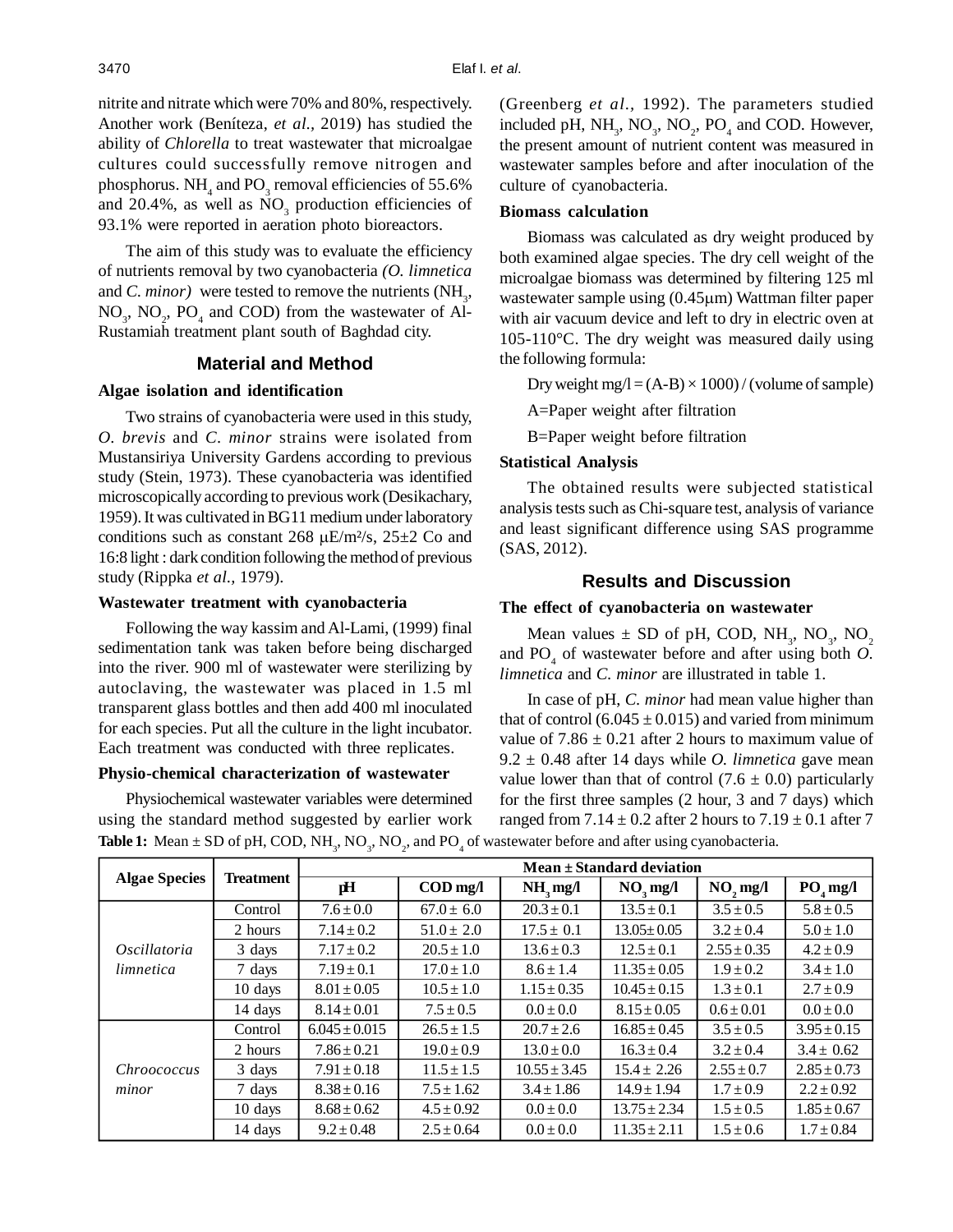

**Fig. 1:** Mean wastewater COD value (mg/l) before and after treatment by *C. minor.*



**Fig. 2:** Mean wastewater COD value (mg/l) before and after treatment by *O. limnetica.*



**Fig. 3:** Mean wastewater NH<sub>3</sub> value (mg/l) before and after treatment by *C. minor.* 



**Fig. 4:** Mean wastewater  $NH_3$  value (mg/l) before and after treatment *by O*. *limnetica.*

days, but showed rather higher mean value in examined samples of 10 and 14 days which were  $8.0 \pm 0.05$  and  $8.4 \pm 0.01$  respectively (Table 1).

The pH values are important factors that determine the validity of the water, number and species of organisms occurred. It is well known that been pH has multiple effects on algal growth and certain nutrient removal from wastewater where increased algae growth may increase pH due to the use of  $CO<sub>2</sub>$  by algae during photosynthesis (Larsdotter, 2006). At these pH values, most dissolved inorganic carbon is in the form of bicarbonate and with increasing pH an increasing fraction of is converted to carbonate. Under these conditions,  $\mathrm{CO}_2^{}$  availability may act as an important limiting factor for photosynthesis (Ji *et al.,* 2017).

Regarding wastewater COD, the obtained results showed that both examined cyanobacteria gave high efficiency to a decrease in COD content from the first day and up to fourteenth days. However, *C. minor* has decreased COD concentration significantly from 26.5 mg/l of control sample to 2.5 mg/l in tested sample after 14 days while *O. limnetica* has similarly decreased COD content from 67.0  $\pm 6.0$  mg/l of control sample to  $7.5 \pm 0.5$  mg/l after 14days (Fig. 1 and 2).

For wastewater  $NH<sub>3</sub>$  content, the current study has found significant reduction in  $NH<sub>3</sub>$ content when treated by both examined algae species. Highest mean values were found in control (untreated) sample which was  $20.7 \pm$ 2.6 mg/l while the lowest mean value  $(0.0 \pm 1)$ 0.0 mg/l) was detected in treated samples at the end of the test. So, *C. minor* algae had mean values varied from  $13.0 \pm 0.0$  mg/l to  $0.0 \pm 0.40$ mg/l at 2 hours and 10 days respectively (Fig. 3). On the other hand, *O. limnetica* algae gave similar pattern of mean values which were very high in control sample  $(20.3 \pm 0.1 \text{mg/l})$  whereas treated samples had mean value varying from maximum value of  $17.5 \pm 0.1$  to minimum value of  $0.0 \pm 0.0$  mg/l after 2 hour and 14 days respectively (Fig. 4).

Nitrogen is the most important element for the growth of microalgae, as it contains 10% of the biomass of microalgae (Abdulsada, 2014). Nitrogen participates in essential biomass biochemical compounds, such as nucleic acids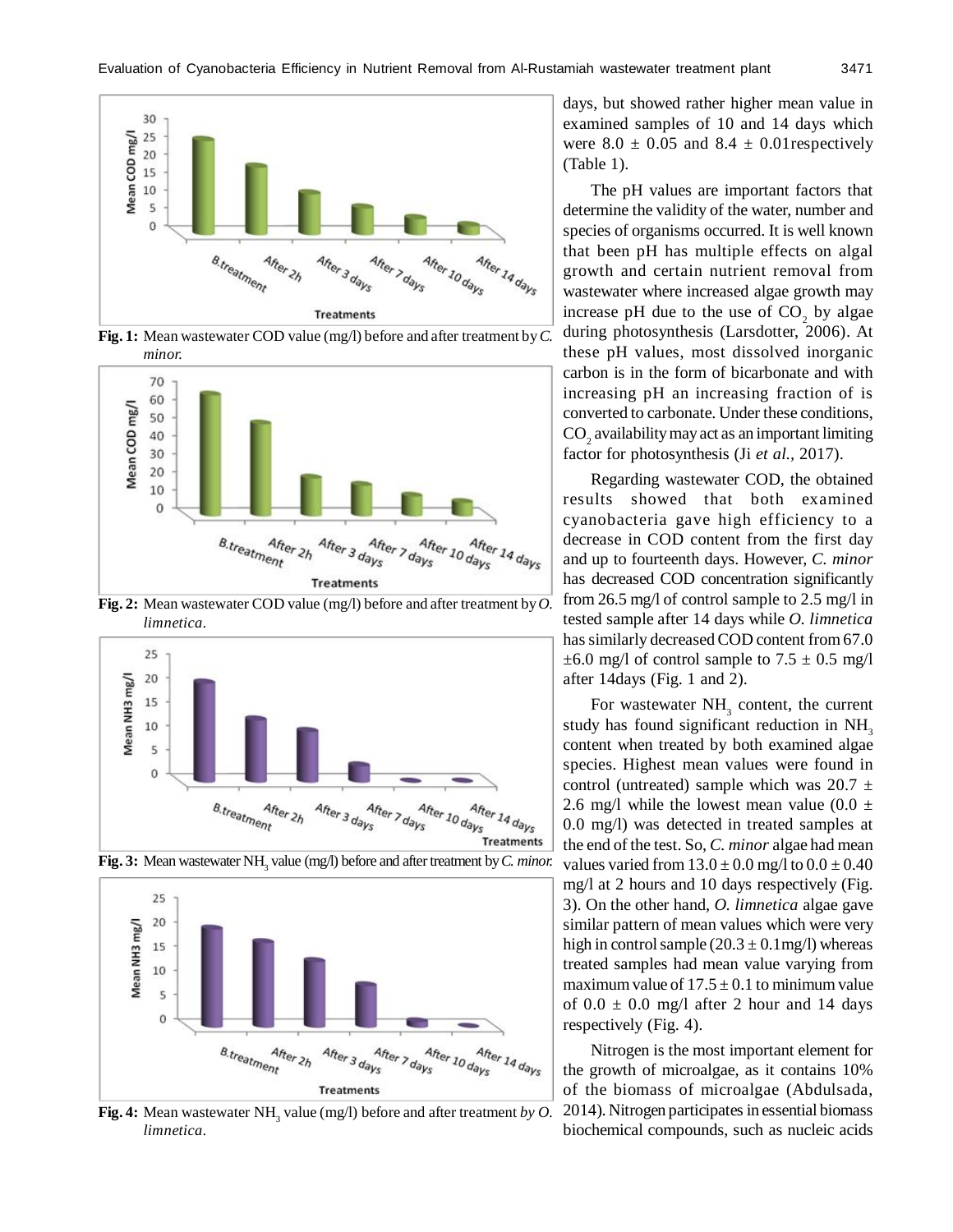

**Fig. 5:** Mean wastewater  $NO_3$  value (mg/l) before and after treatment by  $C$ . *minor*.



**Fig. 6:** Mean wastewater  $NO_3$  value (mg/l) before and after treatment by  $O$ . *limnetica.*





**Fig. 7:** Mean wastewater NO<sub>3</sub> value (mg/l) before and after *C. minor* 

**Fig. 8:** Mean wastewater  $NO_3$  value (mg/l) before and after by  $O$ . limnetica.

(DNA, RNA), amino acids (proteins) and pigments such as chlorophylls and phycocyanin, enzymes, vitamins and hormone (Jin *et al.,* 2014). It is well documented that nitrogen is involved in the biogeological cycle that produces compounds with different oxidation states available to plants, algae and microbes. Nitrate, nitrite and ammonium form organic nitrogen including amino acids, urea and proteins while ammonium is energetically more favorable and is the preferred nitrogen source when it is available (Cai *et al.,* 2013). Also, algae tend to prefer ammonium over nitrate and nitrate consumption does not occur until the ammonium is almost completely consumed (Harrison *et al.,* 1990). Previous work (Collo and Harrison, 2014) has showed a ranking of sensitivity to high levels of ammonium/ammonia (39-1.2 mM) where the order of tolerance was: Chlorophyceae > Cyanophyceae, Dinophyceae, Diatomophyceae and Raphidophyceae.

Regarding wastewater  $NO_3$  and  $NO_2$ contents, the current work has found that there was slight decrease in  $NO<sub>3</sub>$  content treated by both algae species (Table 1). However, highest mean values were recorded in untreated samples while the lowest mean values were detected in treated samples. Furthermore, these values were varied from  $16.3 \pm 0.4$  mg/l to  $11.35$  $\pm 2.11$  mg/l,  $13.05 \pm 0.05$  mg/l to  $8.15 \pm 0.05$  mg/ l for *C. minor ,O. limnetica* at 2 hours and 14 days respectively while control samples of these examined algae had mean value of  $16.8 \pm 2.6$ and  $13.5 \pm 0.1$  respectively (Fig. 5 and 6).

Apparently, *C. minor* was the best in decreasing wastewater  $NO<sub>3</sub>$  content followed *O. limnetica*. Nitrate is the most commonly used mineral for microalgae and cyanobacteria cultivation on synthetic media. Nitrate is taken up by active mechanisms and therefore consumes energy (Graham and Wilcox, 2000). Nitrate does not display toxic effects on cells and microalgae can tolerate concentrations of up to 100 mM of nitrate (Jeanfils *et al.,* 1993). To assimilate the inorganic nitrogen, nitrate and nitrite must be reduced to ammonium by nitrate reductase (NR) and nitrite reductase (NiR), respectively (Jia and Yuan, 2016).The most important path for nitrogen assimilation is through the glutamine synthesize enzyme system, by which glutamate reacts with ammonium (driven energetically by ATP) to form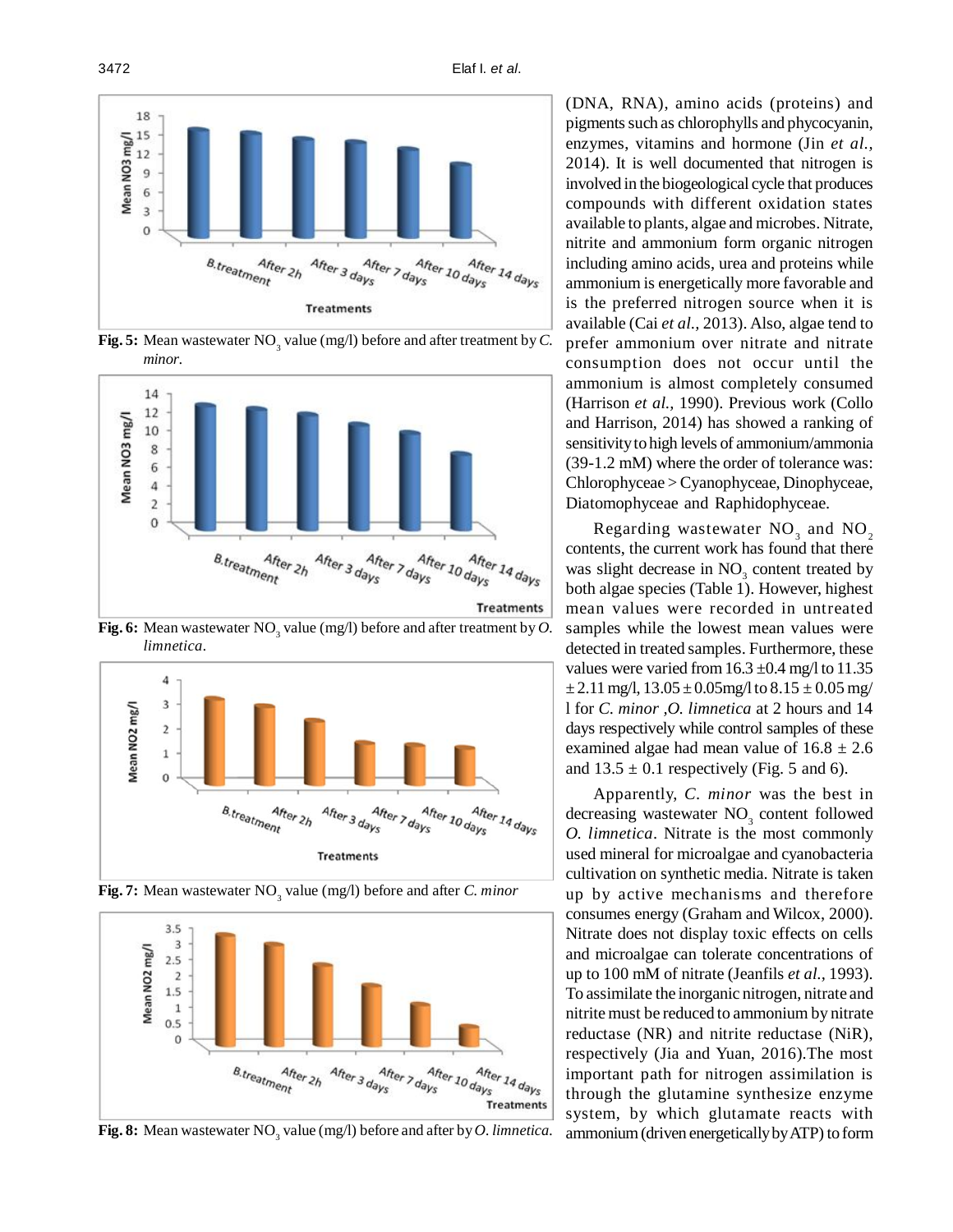the amino acid glutamine (Markou *et al.,* 2014).

In case of wastewater  $NO_2$  content, there was clear decrease in  $\mathrm{NO}_2$  concentrations in all wastewater samples



**Fig. 9:** Mean wastewater PO<sub>4</sub>value (mg/l) before and after by *O. limnetica.* 



**Fig. 10:** Mean wastewater PO<sub>4</sub> value (mg/l) before and after by *C. minor.* 







**Fig. 12:** Mean dry weight of *C. minor* during various times.

found to range from  $3.2 \pm 0.4$  mg/l to  $1.5 \pm 0.6$ mg/l at 2 hour and 14 days respectively while treated with both algae species, but it seems that samples treated with *O. limnetica* were much better than these of another algae. With *C. minor*, these mean values were

the control sample had  $3.5 \pm 0.5$  mg/l (Fig. 7).

The wastewater samples treated with *O. limnetica* contained NO<sub>2</sub> varying from 3.2  $\pm$ 0.4 to 0.6  $\pm$ 1.5 mg/l at 2 hour and 14 days, respectively (Fig. 8).

The main way of nitrite uptake is via active transportation, but diffusion has been also reported for green microalgae and cyanobacteria (Fuggi, 1993). Although nitrite can be taken up and used as a nitrogen source, at high concentrations that has toxic effects (Chen *et al.,* 2012).

Finally, regarding wastewater  $PO_4$  content, there was clear decrease in  $PO_4$  concentrations in all wastewater samples treated with both algae species. However, *O. limnetica* had PO<sub>4</sub> mean concentration ranging from  $5.0 \pm 1.0$  mg/ l to  $0.0 \pm 0.0$  mg/l after 2 hour and 14 days respectively (Fig. 9) while *C. minor* has reduced PO<sub>4</sub> mean concentration from 3.4  $\pm$ 0.62 mg/l at 2 hour to  $1.7 \pm 0.84$  mg/l (Fig. 10).

Phosphorus is essential for growth and many cellular processes. The preferred form of phosphorus to supply to algae is orthophosphate  $(PO<sub>4</sub><sup>-3</sup>)$ , which is incorporated into organic compounds through phosphorylation (Cai *et al.,* 2013). In natural environments as well as in wastewaters, phosphorus is occurred in various forms such as orthophosphate, pyrophosphate, polyphosphate, metaphosphate and their organic forms (Cembella *et al.,* 1982). Phosphorus is often one of the most important growth limiting factors in algal biotechnology because it is easily bound to other ions such as  $CO_3^{-2}$  and iron. Therefore, phosphorous can be removed by algae through a combination of adsorption and algae-induced chemical precipitation (Sañudo-Wilhelmy *et al.,* 2004).

#### **Algae dry weight**

Table 2 displays the mean dry weight  $\pm$ SD of all examined algae species during various times. It seems very obvious that dry weight of all examined algae species has increased significantly as the testing time increased.

Mean dry weight of *Oscillatoria limnetica*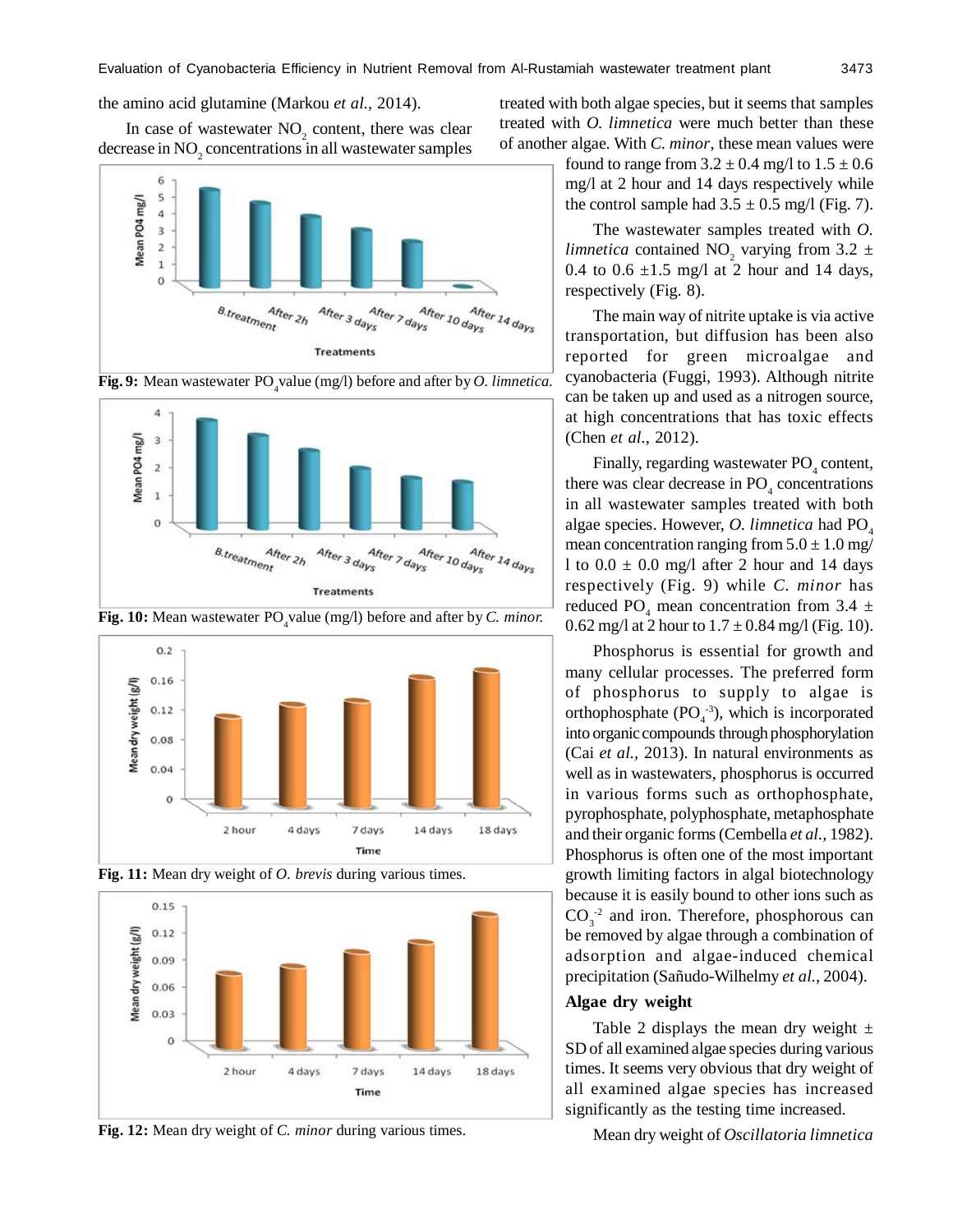| <b>Time</b> | Mean $(g/l) \pm SD$ |                   |  |  |  |
|-------------|---------------------|-------------------|--|--|--|
|             | O. limnetica        | C. minor          |  |  |  |
| 2 hour      | $0.121 \pm 0.001$   | $0.083 \pm 0.001$ |  |  |  |
| 4 days      | $0.137 \pm 0.001$   | $0.091 \pm 0.003$ |  |  |  |
| 7 days      | $0.142 \pm 0.002$   | $0.107 \pm 0.001$ |  |  |  |
| 9 days      | $0.173 \pm 0.005$   | $0.118 \pm 0.012$ |  |  |  |
| 14 days     | $0.183 \pm 0.007$   | $0.149 \pm 0.003$ |  |  |  |

**Table 2:** Mean dry weight  $\pm$  SD of all examined algae species during various times.

was found to range from minimum value of  $0.121 \pm 0.001$ g after just 2 hours to  $0.183 \pm 0.007$  g after 14 days (Fig. 11) while C. minor had lowest mean dry weight  $(0.083 \pm 0.001)$ g) after 2 hours and increased gradually to maximum value of  $0.149 \pm 0.003$  g after 14 days (Fig. 12).

Biomass yield is an expression of organic production, as the dry weight of the organic mass produced over a period of time; it is also used to express microalgae growth. Once the biomass has been harvested and the extracellular water removed, the dry weight concentration is generally around 15-25%. The harvested biomass can be used in the agricultural sector, either as an animal feed or as a fertilizer (Randrianarison and Ashraf, 2017).

## **References**

- Abdulsada, Z.K. (2014). Evaluation of microalgae for secondary and tertiary wastewater treatment. Dissertation, Carleton University.
- Abedia, S., F. Razi Astaraiea, B. Ghobadian, O. Tavakoli and H. Jalili (2019). Evaluation of Biomass Production and Wastewater Nutrient Removal Using Microalgae: Sustainable Strategy to  $CO<sub>2</sub>$  Bio-Fixation and Bioenergy Production Approach. *Journal of Renewable Energy and Environment.*, **4(4):** 39-48.
- Alrubaie, G. and R.H. Al-Shammari (2018). Microalgae Chlorella Vulgaris Harvesting Via Co-Pelletization with Filamentous Fungus. *Baghdad Science Journal.*, **15(1):** 31-36.
- Al-Rubaiee G.H., T.I. Kassim and S.W. Al-Rikabee (2006). Ability of two cyanobacteria species (*Oscillatoria pseudogeminata* G. Schimdle and *Spirulina major* Kutz) in Reduction of some pollutants from Rustamia wastewater treatment plant, south of Baghdad. *Iraqi Journal of Science and Technology.*, **3:** 30-41.
- Aslan, S. and I.K. Kapdan (2006). Batch kinetics of nitrogen and phosphorus removal from synthetic wastewater by algae. *Ecological engineering.*, **28(1):** 64-70.
- Benítez, M.B., P. Champagne, A. Ramos, A.F. Torres and V. Ochoa-Herrera (2019). Wastewater treatment for nutrient removal with Ecuadorian native microalgae. *Environmental technology.,* **40(22):** 2977-2985.
- Cai, T., S.Y. Park and Y. Li (2013). Nutrient recovery from wastewater streams by microalgae: status and prospects. *Renewable and Sustainable Energy Reviews.,* **19:** 360-369.
- Cembella, A.D., N.J. Antia and P.J. Harrison (1982). The utilization of inorganic and organic phosphorous compounds as nutrients by eukaryotic microalgae: A multidisciplinary perspective: Part I. *CRC Critical Reviews in Microbiology.*, **10(4):** 317-391.
- Chen, C.Y., H.W. Chang, P.C. Kao, J.L. Pan and J.S. Chang (2012). Biosorption of cadmium by  $\mathrm{CO}_2$ -fixing microalga Scenedesmus obliquus CNW-N. *Bioresource technology*, **105:** 74-80.
- Choi, H.J. and S.M. Lee (2012). Effects of microalgae on the removal of nutrients from wastewater: various concentrations of Chlorella vulgaris. *Environmental Engineering Research.*, **17(S1):** 3-8.
- Collos, Y. and P.J. Harrison (2014). Acclimation and toxicity of high ammonium concentrations to unicellular algae. *Marine pollution bulletin.,* **80(1-2):** 8-23.
- De la Noue, J. and N. de Pauw (1988). The potential of microalgal biotechnology: a review of production and uses of microalgae. *Biotechnology advances.*, **6(4):** 725-770.
- Desikachary, T.V. (1959). Cyanophyta. Indian Council of Agricultural Research. New Delhi.
- Fuggi, A. (1993). Uptake and assimilation of nitrite in the acidophilic red alga Cyanidium caldarium Geitler. *New phytologist.,* **125(2):** 351-360.
- Graham, L. and L. Wilcox (2000). Algae-Prentice Hall. *Upper Saddle River, New Jersey*.
- Greenberg, A.E., L.S. Clesceri and A.D. Eaton (1992). Standard methods for the examination of water and wastewater: American Public Health Association.
- Harrison, P., P. Thompson and G. Calderwood (1990). Effects of nutrient and light limitation on the biochemical composition of phytoplankton. *Journal of applied phycology.*, **2(1):** 45-56.
- Jeanfils, J., M. Canisius and N. Burlion (1993). Effect of high nitrate concentrations on growth and nitrate uptake by free-living and immobilized Chlorella vulgaris cells. *Journal of applied phycology.,* **5(3):** 369-374.
- Ji, X., J.M. Verspagen, M. Stomp and J. Huisman (2017). Competition between cyanobacteria and green algae at low versus elevated CO<sub>2</sub>: who will win and why? *Journal of experimental botany.*, **68(14):** 3815-3828.
- Jia, H. and Q. Yuan (2016). Removal of nitrogen from wastewater using microalgae and microalgae-bacteria consortia. *Cogent Environmental Science.,* **2(1):** 1275089.
- Kassim, T.I. and A. Al-Lami (2002). Possible use of microgreen algae to remove phosphate and nitrate from wastewater. *Proceedings of International Symposium on Environmental Pollution Control and Waste Management.*, **7(10):** 628-632.
- Larsdotter, K. (2006). Wastewater treatment with microalgae-a literature review. *Vatten*, **62(1):** 31.
- Liu, J., Z. Sun and H. Gerken (2014). Recent advances in microalgal biotechnology. *Potential applications of*